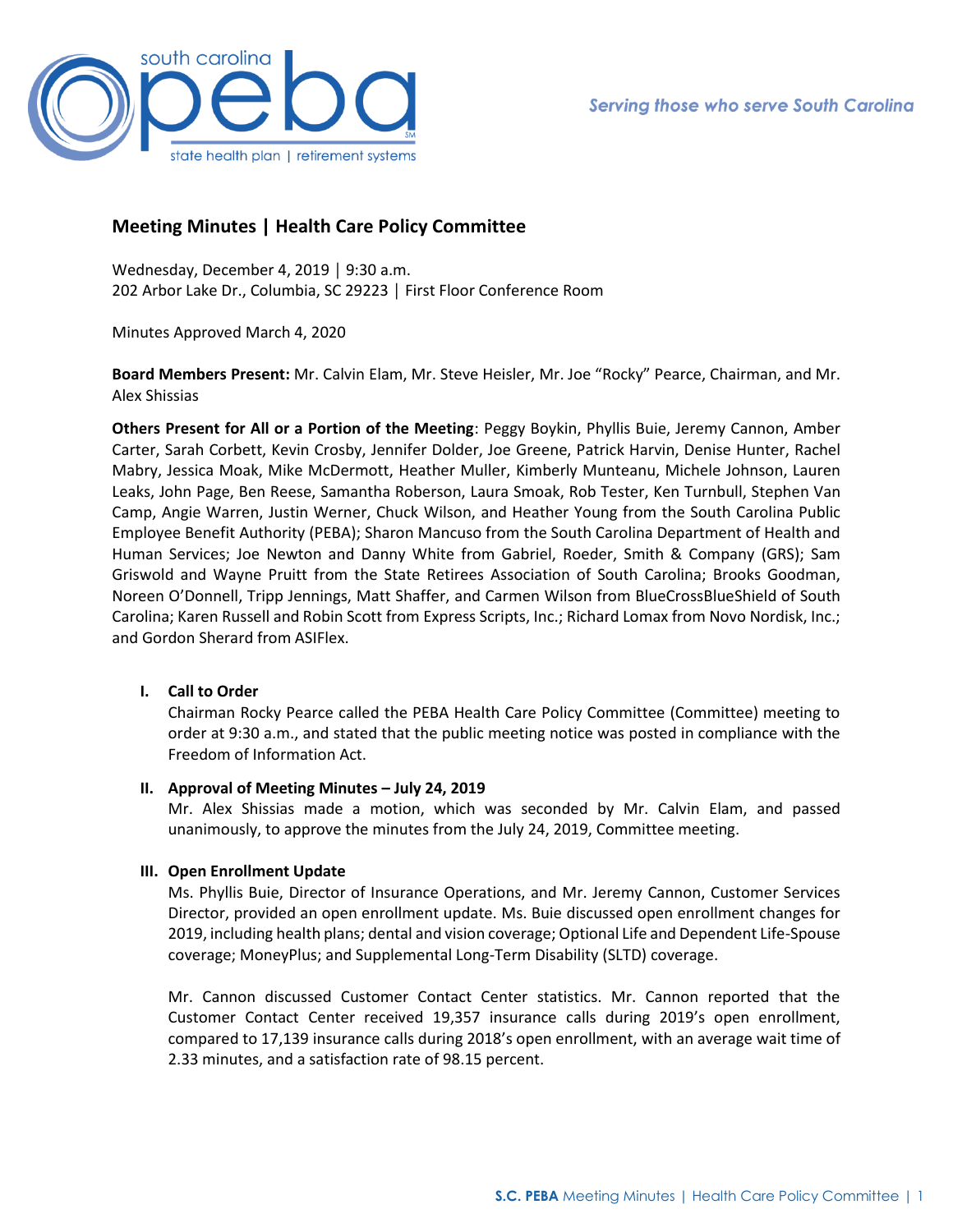Mr. Cannon also reported that 896 insurance visitors came into PEBA during 2019's open enrollment, compared to 651 insurance visitors during 2018's open enrollment, with a satisfaction rate of 99.76 percent.

#### **IV. New Employers in the State Health Plan**

Ms. Jennifer Dolder, Employer Services Director, provided an update regarding the number of new employers that are joining the State Health Plan (SHP). Employers under the plan include state agencies; school districts; local subdivisions; charter schools; and hospitals. Ms. Dolder stated that increased participation in the SHP is due to lower employer cost compared to other plans, lower subscriber premiums and deductibles compared to other plans, and recruitment and retention incentives.

## **V. PCMH Update**

Ms. Noreen O'Donnell from BlueCross BlueShield of South Carolina (BCBSSC), presented an update on the Patient Centered Medical Homes (PCMH) program. Ms. O'Donnell stated that the PCMH model provides comprehensive and continuous medical care, with the goal of obtaining maximized health outcomes.

Ms. O'Donnell reported that the PCMH program started in 2009 with four primary care practice organizations, and has expanded to over 300 primary care locations in 2019.

Ms. O'Donnell advised that the current PCMH program will fully transition to a PCMH plus model (an all-condition, risk-adjusted model) by January 1, 2020. There will be monthly care management fees by risk tier adjusted annually based on quality measure performance. With the PCMH plus model, practices are evaluated and rewarded based on their performance on quality measures and impact on total cost of care.

Ms. O'Donnell explained that track one of the PCMH plus program supports practices that are developing comprehensive primary care capabilities and there is no downside risk. Track two of the PCMH plus program includes practices that are proficient in comprehensive primary care capabilities, and are prepared to increase the scope of complex needs medical care. Track two includes bi-directional risks, but the opportunity for shared savings is also significantly higher.

Ms. O'Donnell added that PCMH Plus practices will receive enhanced reporting developed by BlueCross BlueShield, that will target specific members for care management, and identify areas of high medical and pharmacy claims cost.

#### **VI. Health Initiatives and Value-based Benefits Annual Review**

Ms. Laura Smoak, Analytics and Health Initiatives Director, reviewed PEBA's annual Health Initiatives and Value-Based Benefits report which quantifiesthe output and expense derived from the State Health Plan's value-based benefits and health initiatives. This report now includes Plan outcomes and benchmarking in the national Healthcare Effectiveness Data and Information Set (HEDIS) performance measures.

Ms. Smoak reported that the total Plan expenditure for medical and prescription claims totaled \$2.487 billion in 2018. Plan spending for value-based benefits and programs accounted for 2.5 percent of the total.